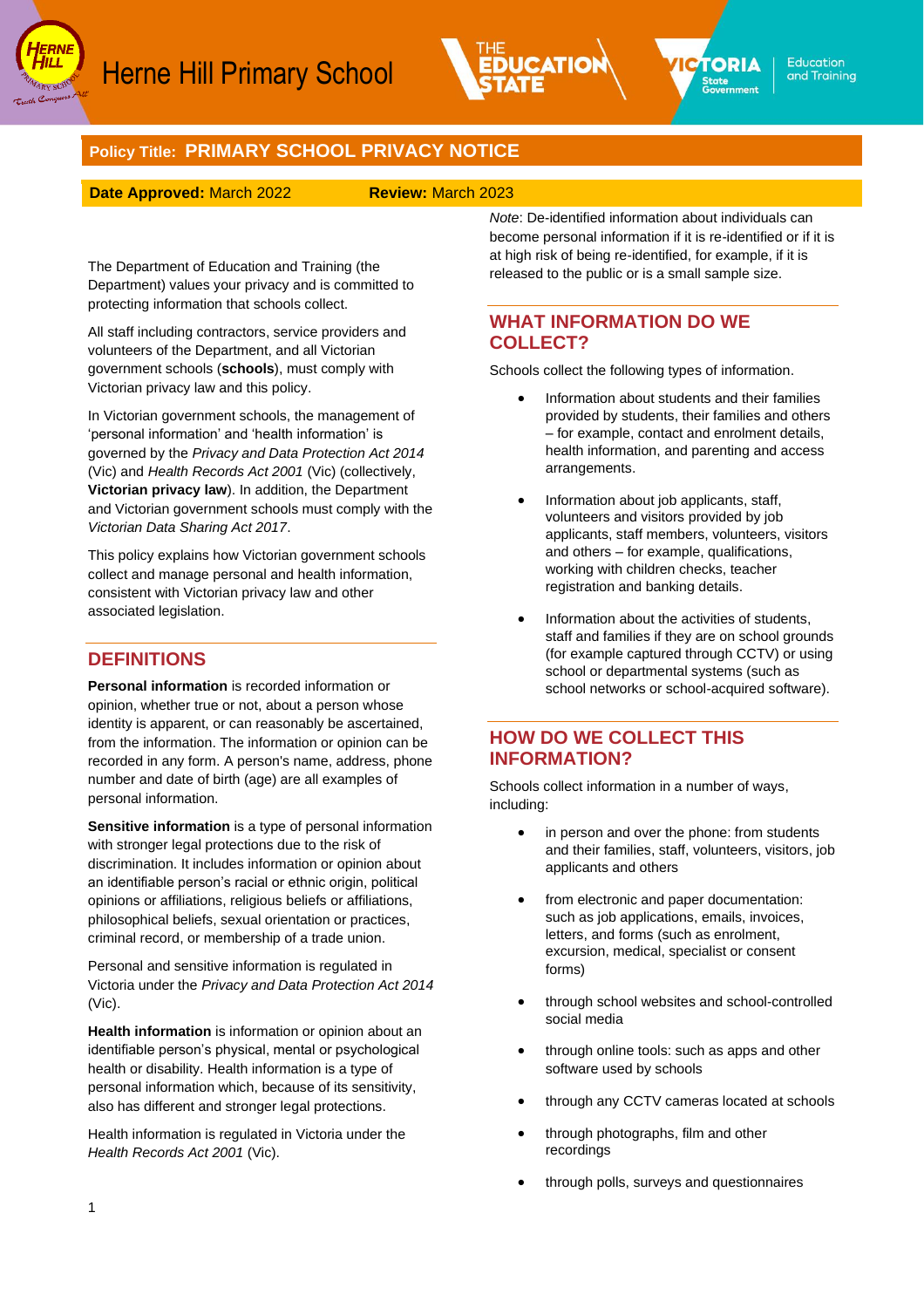

**PTORIA** 

State<br>Government

and, in some cases, through authorised information sharing arrangements with other services.

### **Collection notices**

Schools provide families with a privacy collection notice (also known as a collection statement or privacy notice) on enrolment and on an annual basis to communicate:

- the reason for collecting information about families and students
- how the information is used and disclosed
- how to access, update and correct the information.

Schools may also send out ad hoc collection notices during the year, for example if they are adopting new technologies or processes.

## **Consent processes**

Consent is when someone voluntarily agrees for their information to be collected, used and/or shared within or outside the school or the Department.

Consent, when required, is sought in different ways and can be verbal, online or in writing, depending on the circumstances. There are many consent processes that may be applied during the school year.

Some consents are annual, for example the yearly photography consent process, while some will be for a specific purpose such as to collect information for a school event or use of a new software application.

When seeking consent for photographing students, schools apply the **Photographing**, Filming and [Recording Students Policy.](https://www2.education.vic.gov.au/pal/photographing-students/policy)

Health services conducted in schools use specific consent forms, which include consent for use and disclosure of health information. For example, schools use the Student [Support Services consent form](https://www.education.vic.gov.au/Documents/school/students/SSSInformationandPrivacyConsentForm.pdf) to access these services for students.

## **Unsolicited information about people**

Schools may receive information about you that they have taken no active steps to collect. If permitted or required by law, schools may keep records of this information. If not, they will destroy or de-identify the information when practicable, lawful and reasonable to do so.

# **WHY DO WE COLLECT THIS INFORMATION?**

### **Primary purposes of collecting information about students and their families**

Schools collect information about students and their families when necessary to:

- educate students
- support students' social and emotional wellbeing, and health
- fulfil legal requirements, including to:
	- take reasonable steps to reduce the risk of reasonably foreseeable harm to students, staff and visitors (duty of care)
	- make reasonable adjustments for students with disabilities (antidiscrimination law)
	- ensure, as far as is reasonably practicable, the health and safety of people in school workplaces (occupational health and safety law)
- enable schools to:
	- communicate with parents about students' schooling matters and celebrate the efforts and achievements of students
	- maintain the good order and management of schools
- enable the Department to:
	- ensure the effective management, resourcing and administration of schools
	- fulfil statutory functions and duties
	- − plan, fund, monitor, regulate and evaluate the Department's policies, services and functions
	- comply with reporting requirements
	- − investigate incidents in schools and/or respond to any legal claims against the Department, including any of its schools.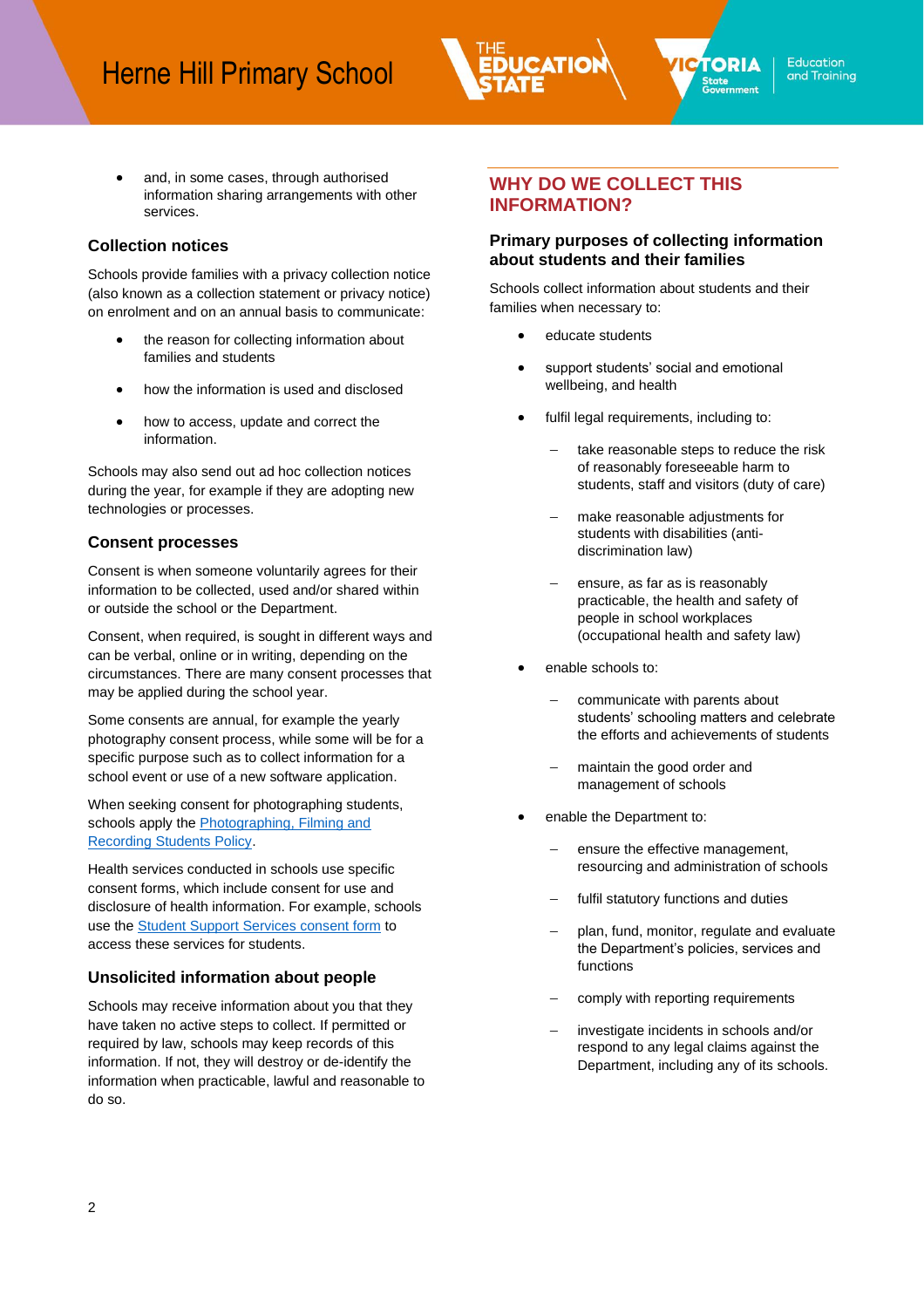### **Primary purposes of collecting information about others**

Schools collect information about staff, volunteers and job applicants:

- to assess applicants' suitability for employment or volunteering
- to administer employment or volunteer placement
- for insurance purposes, including public liability and WorkCover
- to fulfil various legal obligations, including employment and contractual obligations, occupational health and safety law and to investigate incidents
- to respond to legal claims against schools/the Department.

## **WHEN DO WE USE OR DISCLOSE INFORMATION?**

Using and/or disclosing information refers to how it is utilised for a specific purpose, and how it is shared and/or made available to other individuals or organisations.

Schools use or disclose information consistent with Victorian privacy law and other associated legislation, including as follows:

- for a **primary purpose** as defined above
- for a related **secondary purpose** that is reasonably to be expected – for example, to enable the school council to fulfil its objectives, functions and powers
- with **notice and/or consent** for example, consent provided for the use and disclosure of enrolment details (the information collected will not be disclosed beyond the Department without consent, unless such disclosure is lawful)
- when the Department reasonably believes it is **necessary to lessen or prevent a serious threat** to:
	- a person's life, health, safety or welfare
	- the public's health, safety or welfare
- when **required or authorised by law** including as a result of our anti-discrimination law, occupational health and safety law, child wellbeing and safety law, family violence law,

or reporting obligations to agencies such as the Department of Health and the Department of Families, Fairness and Housing and complying with tribunal or court orders, subpoenas, summonses or search warrants, and in some circumstances to meet our duty of care

**PTORIA** 

State<br>Government

- when required under the **Child and Family Violence Information Sharing Schemes**, with other Victorian schools and Victorian services to promote the wellbeing or safety of children, or to assess or manage family violence risk
- to investigate or report suspected **unlawful activity**, or when reasonably necessary for a specified **law enforcement** purpose, including the prevention or investigation of a criminal offence or seriously improper conduct, by or on behalf of a law enforcement agency
- as de-identified information, for **research or school statistics** purposes, or to inform departmental policy and strategy
- to establish or respond to a **legal claim**.

### **UNIQUE IDENTIFIERS**

The Department assigns a unique identifier to every Victorian government school student in its student records system to enable schools to carry out their functions effectively. In addition, the Department uses a uniqu[e Victorian Student Number](https://www.vcaa.vic.edu.au/administration/schooladministration/student-numbers/Pages/Index.aspx) (VSN) assigned to each student by the Victorian Curriculum and Assessment Authority (VCAA) when they enrol in a Victorian government school, independent or Catholic school. The use of the VSN is regulated and can only be used as stipulated by legislation.

The Department also assigns international students a unique international student identifier number.

Other unique identifiers may be applied by schools.

Students undertaking vocational or university education can also register for a Federal Government issued and managed unique identifier, [Unique Student Identifier](https://www.vcaa.vic.edu.au/administration/schooladministration/student-numbers/Pages/Index.aspx) (USI). The USI is used to create an online record of a student's recognised Australian training and qualifications. Students are required to have a USI before they can receive their qualification or statement of attainment.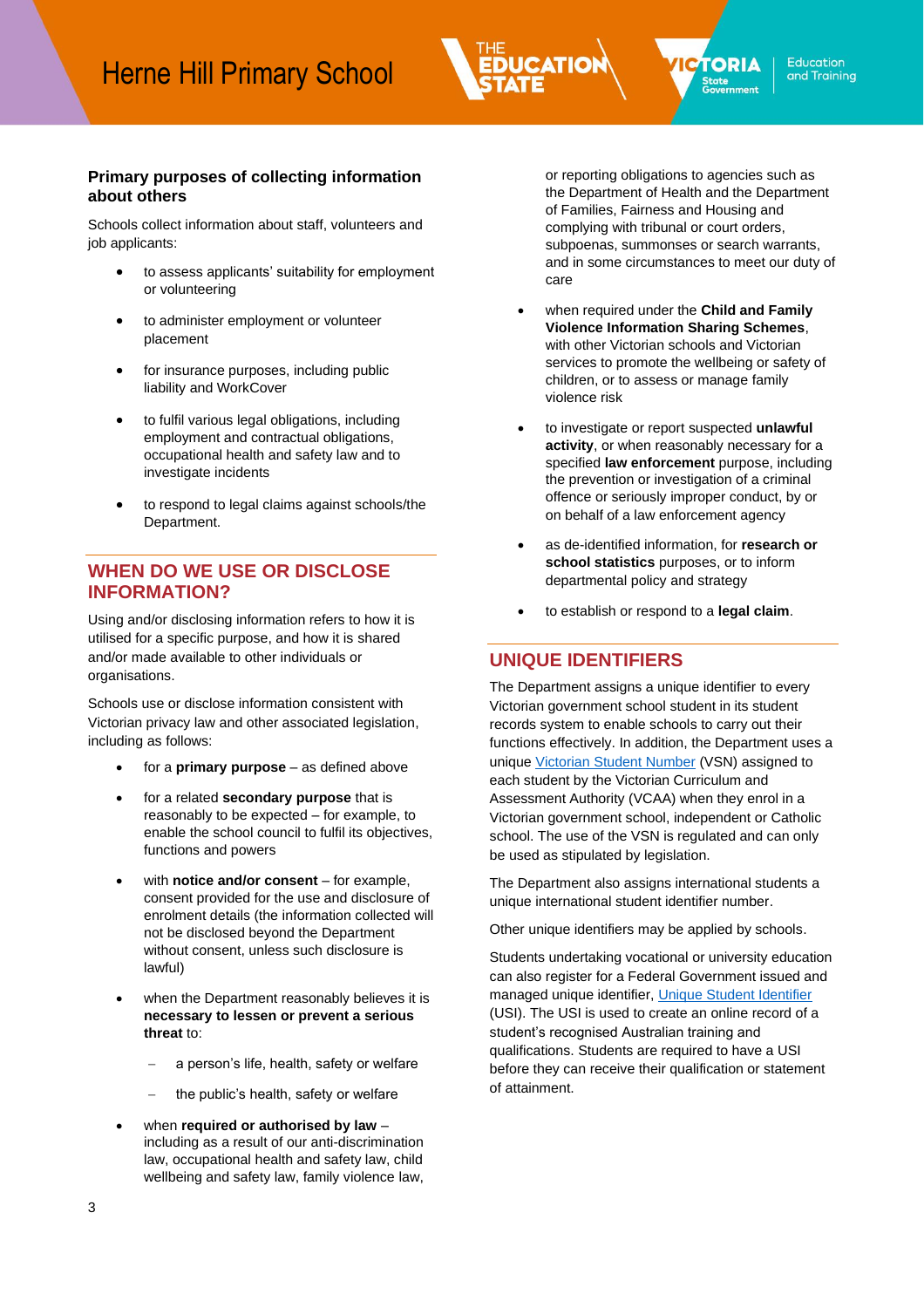

### **Between Victorian government schools**

When a student has been accepted at, and is transferring to, another Victorian government school, the current school transfers information about the student to that school. This may include copies of the student's school records, including any health information. Parental consent is not required for this.

This enables the new school to continue to provide for the education of the student, to support the student's social and emotional wellbeing and health, and to fulfil legal requirements.

### **To and from Victorian non-government schools including Catholic schools**

When a student has been accepted at, and is transferring to or from a non-government school in Victoria, the current school provides a transfer note from the student records system to the new school, with parental consent.

Additionally, the current school may share information with the new school to promote the wellbeing or safety of the student or to assess or manage family violence risk pursuant to the Information Sharing Schemes.

#### **To and from interstate schools**

When a student has been accepted at and is transferring to or from a school outside Victoria, the current school provides a transfer note to the new school, with parental consent.

Further direction on information transfers between schools is available in the guidance under [Enrolment –](https://www2.education.vic.gov.au/pal/enrolment/guidance/student-transfers-between-schools) [Student transfers between schools.](https://www2.education.vic.gov.au/pal/enrolment/guidance/student-transfers-between-schools)

# **NAPLAN RESULTS**

NAPLAN is the national assessment for students in years 3, 5, 7 and 9, in reading, writing, language and numeracy.

Schools use NAPLAN data to evaluate their educational programs by analysing results for students who attended their school.

Victorian government schools can access student NAPLAN results from the student records system. When a student transfers to or from an independent, Catholic or interstate school, with parental consent, the school where the assessment was undertaken can provide a student's NAPLAN results to the new school.

## **RESPONDING TO COMPLAINTS**

On occasion, Victorian government schools and the Department's central and regional offices receive complaints from parents and others. Schools and/or the Department's central or regional offices will use and disclose information as considered appropriate to respond to these complaints (including responding to complaints made to external organisations or agencies). More information about the process can be found in the Complaints - [Parents policy.](https://www2.education.vic.gov.au/pal/complaints/policy)

Complaints relating to the Department's International Student Program are managed according to the **ISP** [Complaints and Appeals Policy.](https://www.study.vic.gov.au/Shared%20Documents/en/School_Toolkit/ISP_Complaints_and_Appeals_Process_Guide.docx)

Complaints specifically about the Department's or a school's handling of personal information are managed according to the **privacy complaints** process.

# **ACCESSING INFORMATION**

All individuals, or their authorised representative(s), have a right to access, update and correct information that a school holds about them, providing access to information or records doesn't increase a risk to the safety of a child or children.

# **ACCESS TO STUDENT INFORMATION**

Schools only provide school reports and ordinary school communications to students, parents, carers or others who have a legal right to that information. Requests for access to other student information or by others must be made by lodging a Freedom of [Information](https://www.education.vic.gov.au/about/working/Pages/foi.aspx) (FOI) application through the Department's Freedom of Information Unit.

In some circumstances, an authorised representative may not be entitled to information about the student. These circumstances include when granting access would not be in the student's best interests or would breach our duty of care to the student, would be contrary to a mature minor student's wishes or would unreasonably impact on the privacy of another person.

Additionally, the Child and Family Violence Information Sharing Schemes allow prescribed organisations to share confidential information with each other to promote the wellbeing or safety of children, or to assess or manage family violence risk. Victorian schools and a range of other Victorian services fall under these schemes. For more information, refer to: [Information](https://www.vic.gov.au/information-sharing-schemes-and-the-maram-framework)  [sharing and MARAM reforms](https://www.vic.gov.au/information-sharing-schemes-and-the-maram-framework)